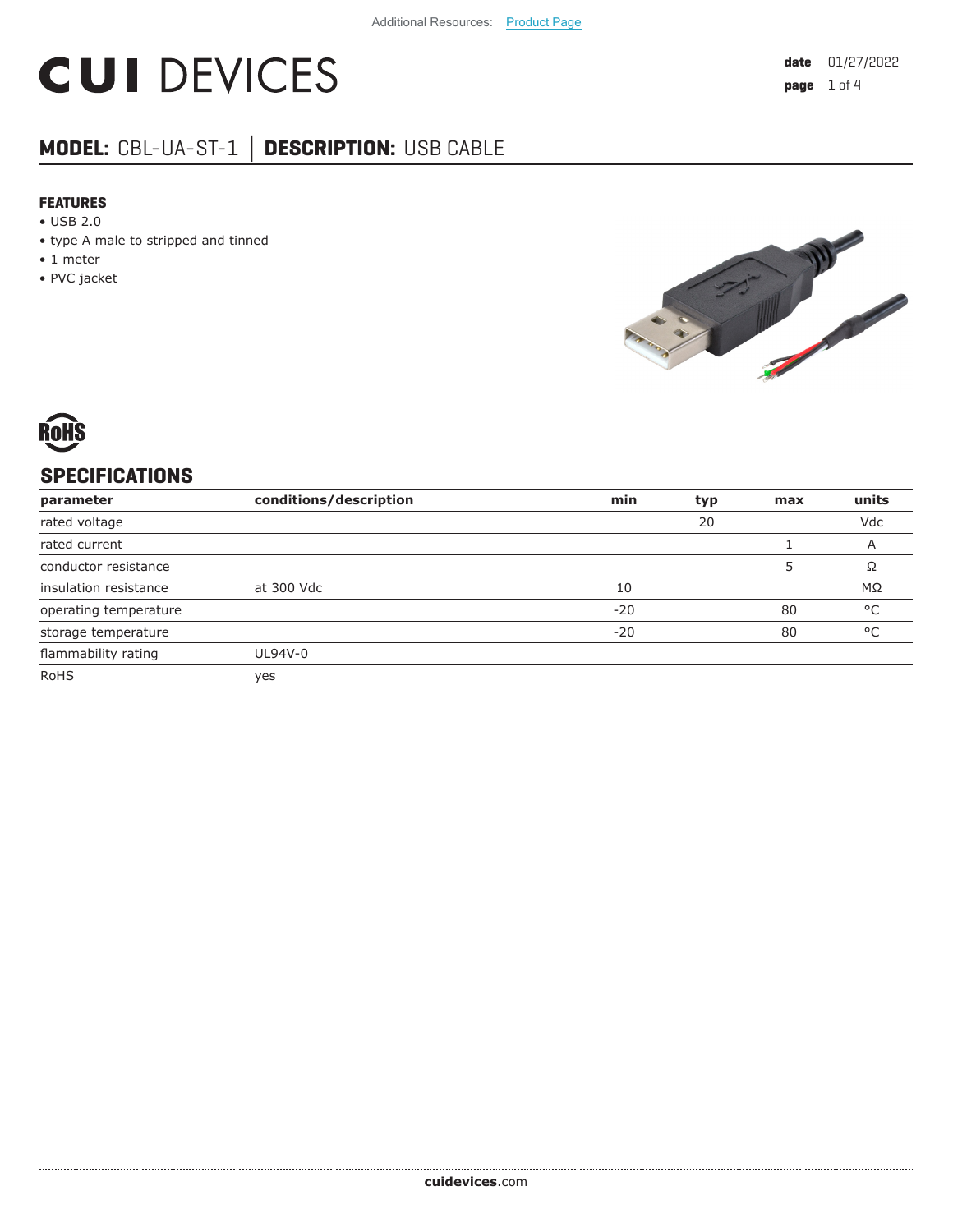#### **MECHANICAL DRAWING**

units: mm tolerance: X.X ±0.5 mm  $X.XX \pm 0.3$  mm  $X.XXX \pm 0.1$  mm unless otherwise noted

critical dimension: \*

| <b>ITFM</b> | DESCRIPTION | MATERIAL                                | PLATING/COLOR                                          |
|-------------|-------------|-----------------------------------------|--------------------------------------------------------|
|             | cable       | UL 2725<br>OD: 4.7±0.2 mm<br><b>PVC</b> | black                                                  |
| 2           | connector 1 | USB 2.0 Type A                          | insulator: white<br>shell: nickel<br>term.: gold flash |
|             | over mold   | PVC 45P                                 | black                                                  |
|             |             |                                         |                                                        |



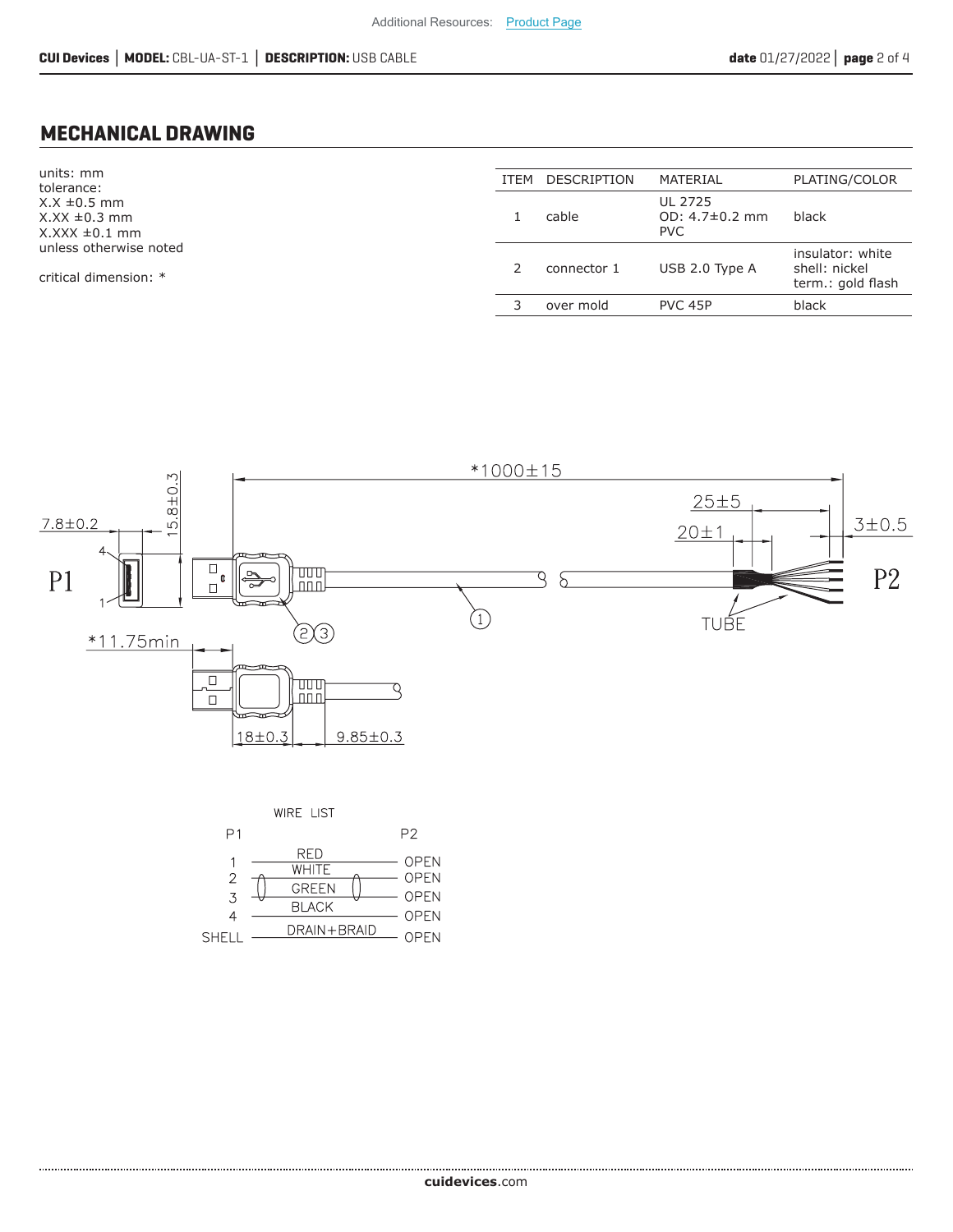#### **PACKAGING**

units: mm

Carton Size: 546 x 355 x 186 mm Carton QTY: 100 pcs



MINI TIE